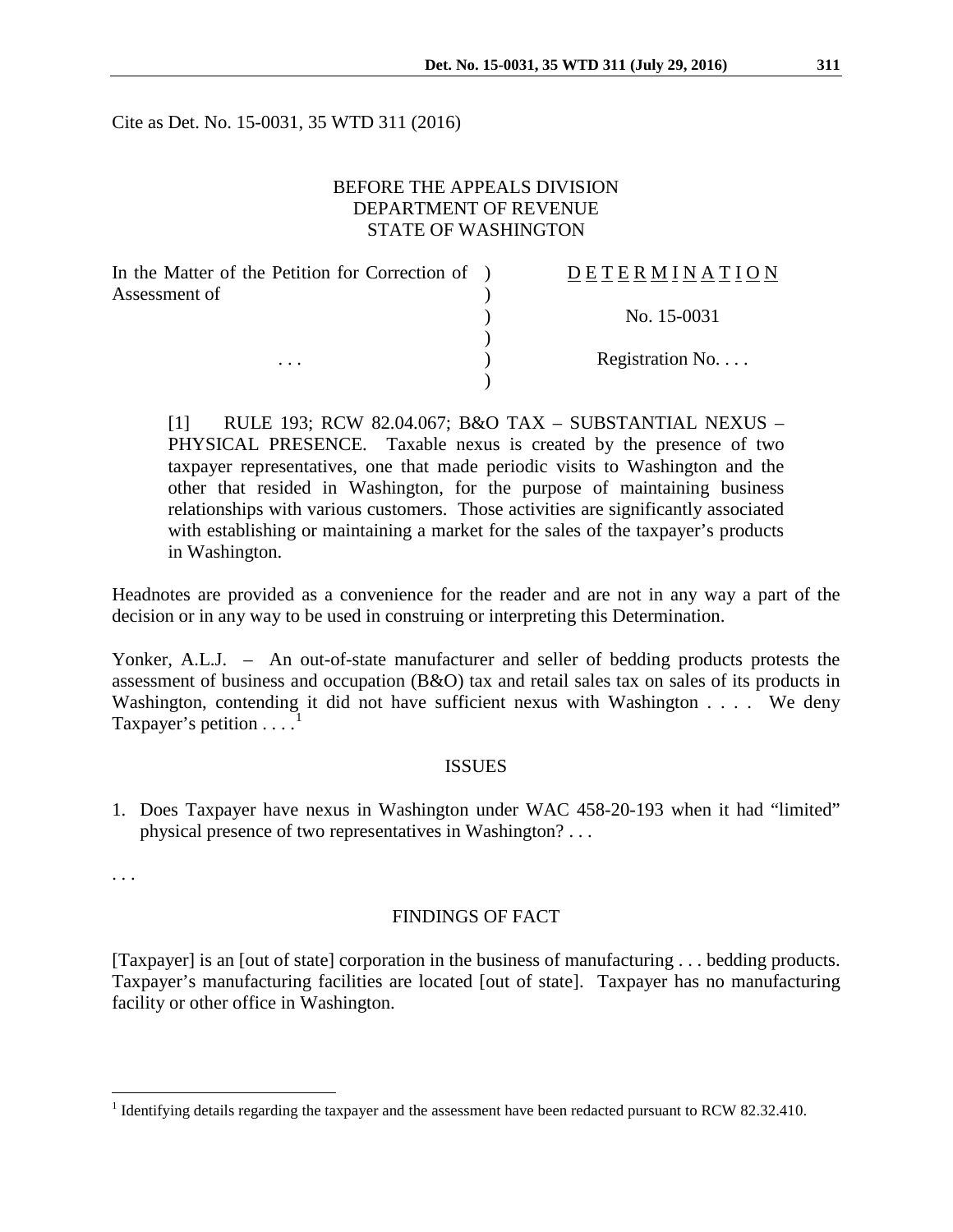## Procedural History

On January 16, 2013, the Department's Compliance Division sent Taxpayer a Washington Business Activities Questionnaire to complete so that the Compliance Division could determine what, if any, business activity Taxpayer had in Washington. On April 29, 2013, Taxpayer submitted its completed questionnaire, in which Taxpayer stated the following regarding the 2011 tax year:

- It made sales, provided services, or had customers in Washington.
- It made sales or provided services via the internet.
- It had gross sales in Washington of  $\$\dots$ .
- It had no payroll or property in Washington.
- It had "[p]eriodic sales visits to [its] customers located in Washington."
- Its sales visits were conducted by a resident independent representative and a nonresident employee that made five annual visits of one to two days.
- Its products were delivered to Washington customers via "[t]hird-party carriers."

Based on Taxpayer's responses on the completed questionnaire, the Compliance Division determined that Taxpayer was subject to taxation in Washington and requested that Taxpayer provide sales records to the Department or the Department would proceed with issuing a tax assessment based on estimated sales figures. Taxpayer did not provide actual sales records, and on December 13, 2013, the Department issued two estimated tax assessments against Taxpayer.

The first estimated tax assessment, which covered the time period of January 1, 2006 through December 31, 2009, was for a total of  $\text{\$} \ldots$ . This total included  $\text{\$} \ldots$  in retail sales tax,  $\text{\$} \ldots$  in retailing business and occupation (B&O) tax, \$ . . . in wholesaling B&O tax, a \$ . . . delinquent penalty, a \$ . . . five percent assessment penalty, a \$ . . . unregistered business penalty, and \$ . . . in interest.

The second estimated tax assessment, which covered the time period of January 1, 2010 through December 31, 2013, was for a total of  $\$\ldots$ . This total included  $\$\ldots$  in retail sales tax,  $\$\ldots$  in retailing B&O tax,  $\$\dots$  in wholesaling B&O tax, a  $\$\dots$  delinquent penalty, a  $\$\dots$  five percent assessment penalty, a \$ . . . unregistered business penalty, and \$ . . . in interest. Taxpayer appealed the full amount of the two tax assessments.<sup>[2](#page-1-0)</sup>

1. Categories of Taxpayer's Sales

During the review period, Taxpayer made three categories of sales. By far, the largest category of sales was for "private label" products sold at wholesale to a number of large retailers. Taxpayer manufactured and sold "private label" products at wholesale to [Retailer 1], [Retailer 2], [Retailer [3](#page-1-1)], [Retailer 4], and [Retailer 5].<sup>3</sup> These large retailers contracted with Taxpayer to

<span id="page-1-0"></span><sup>&</sup>lt;sup>2</sup> While Taxpayer appealed the full amount of the two tax assessment, it only provided arguments regarding the imposition of B&O tax and retail sales tax. As such, we limit our determination to those issues only.

<span id="page-1-1"></span> $3$  Taxpayer reported that it began its private label relationship with each of these retailers in the following years: [Retailer 1] prior to 2006; [Retailer 2] in 2007; [Retailer 3] in 2006; [Retailer 4] in 2007 or 2008; and [Retailer 5] in 2005.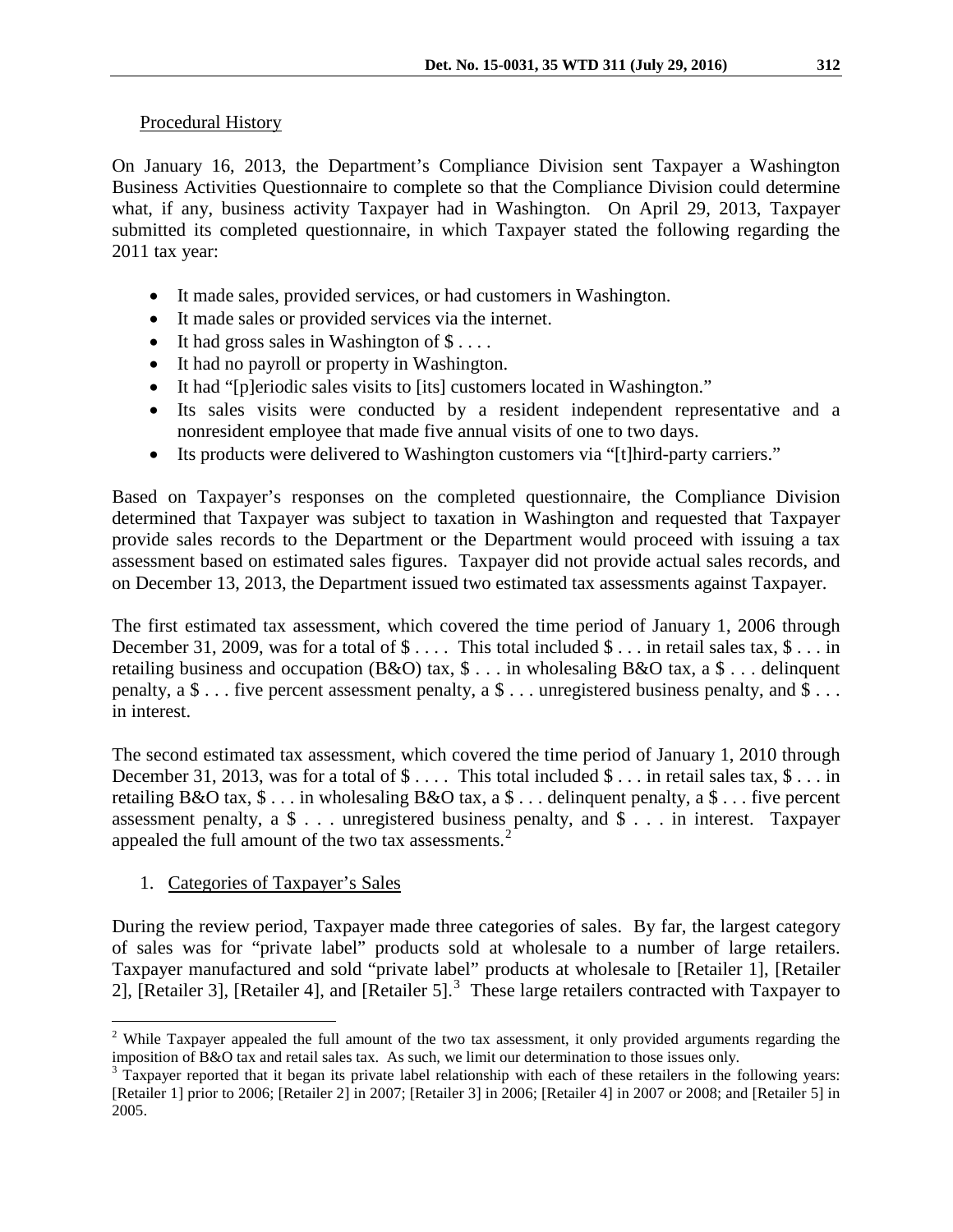manufacture bedding products under their respective "private label" brands. For instance, [Retailer 1] contracted with Taxpayer to manufacture bedding products under [Retailer 1's] "... . " private label. Taxpayer sold the " . . . " products it manufactured exclusively to [Retailer 1], and had no license or other right to sell such products to any other customer. The other "private label" retailers had substantially similar arrangements with Taxpayer.

The second category of sales was for "licensed" products sold at wholesale to various retailers. During the review period, Taxpayer entered into licensing agreements with two Washington companies, [Retailer 6] and [Retailer 7], in which Taxpayer received the right to manufacture products under the licensed "name brands" of those two companies.<sup>[4](#page-2-0)</sup> Taxpayer then sold such licensed products to some of its retailers, including [Retailer 2] and [Retailer 8].<sup>[5](#page-2-1)</sup>

Regarding its licensing agreement with [Retailer 6], Taxpayer obtained a nonexclusive right to manufacture, and an exclusive right to sell, certain [Retailer 6] products within the United States, Canada, Mexico, and Puerto Rico.  $6$  [Retailer 1] and [Retailer 2] are both specifically mentioned in Exhibit C of the agreement, and are identified as retailers that place "loads" on wholesale costs, meaning they pay an additional amount to Taxpayer above the standard wholesale price that Taxpayer then repays to them as "advertising support" or "slotting fees." [Retailer 1] and [Retailer 3] are also specifically mentioned in Exhibit E of the agreement as internet retailers to which Taxpayer may sell the licensed products.

Regarding its licensing agreement with [Retailer 7], Taxpayer obtained an exclusive right to manufacture and sell certain [Retailer 7] products to certain retailers within the United States, Canada, Mexico, and South Korea.<sup>[7](#page-2-3)</sup> [Retailer 1] and [Retailer 2] are both specifically mentioned in Exhibit J of the agreement as retailers to which Taxpayer is authorized to sell at wholesale the licensed products.

The third, and smallest, category of sales was retail sales of licensed products on Taxpayer's internet website directly to end consumers, some of which, Taxpayer acknowledges, may have been sold to Washington residents.

#### 1. Taxpayer's Activities in Washington

During the review period, Taxpayer engaged two individuals to make contact with Taxpayer's Washington-based customers. The first individual  $[(Emplovec 1)], \ldots$ , was a [out of state] based employee who made two to four visits each year during the audit period to meet with Taxpayer's Washington customers.<sup>[8](#page-2-4)</sup> The purpose of these visits was "to promote goodwill with Washington customers and maintain [Taxpayer's] ongoing business relationships."

<span id="page-2-0"></span><sup>&</sup>lt;sup>4</sup> Taxpayer reported that it first entered into a licensing agreement with [Retailer 7] in February 2008, and with [Retailer 6] in October 2009.

<span id="page-2-1"></span> $<sup>5</sup>$  Taxpayer specifically denied selling licensed products to [Retailer 1] and [Retailer 3].</sup>

<span id="page-2-2"></span> $6$  Paragraph 2.2(c) of the licensing agreement with [Retailer 6] makes clear that [Retailer 6] reserved the right to sell the same licensed products itself within the same territory.

<span id="page-2-3"></span><sup>&</sup>lt;sup>7</sup> Paragraph 2.2 of the licensing agreement with [Retailer 7] makes clear that [Retailer 7] reserved the right to sell the same licensed products itself within the same territory.<br><sup>8</sup> . . . Taxpayer's original questionnaire indicated there were up to five two-day visits annually.

<span id="page-2-4"></span>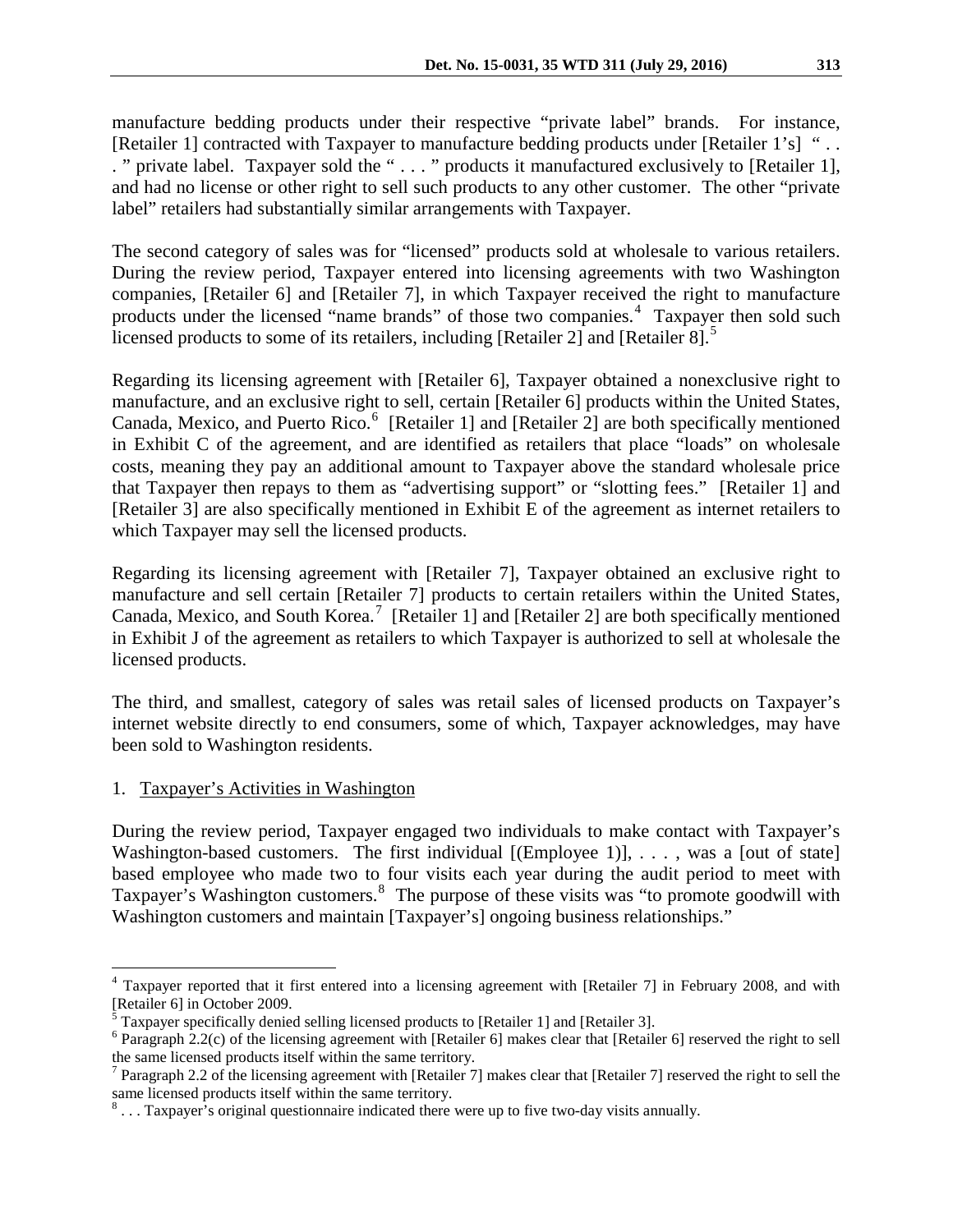[Employee 1] visited [Retailer 5] and [Retailer 4] in Washington "on behalf of" Taxpayer. Taxpayer stated that during such visits, [Employee 1] "can and [did] occasionally accept sales from these clients." In addition, [Employee 1] visited [Retailer 7] and [Retailer 6] for the purpose of cultivating the licensing relationships Taxpayer developed with those companies during the review period.

At least for some of the review period, [Employee 1] was the Vice President of Sales & Business Development for Taxpayer, which gave him the responsibility of managing Taxpayer's relationship with [Retailer 8], and also overseeing Taxpayer's bulk sale of down material to apparel and outerwear companies, including Washington-based companies [Retailer 9], , and [Retailer 6].<sup>[9](#page-3-0)</sup>

The second individual  $[ (Employee 2)], \ldots, was an independent contractor who reside in$ Washington that Taxpayer engaged from 2007 to 2012. Taxpayer engaged [Employee 2] "principally because of his pre-existing relationship with [Retailer 8]." Throughout the review period, [Employee 2] only visited [Retailer 8] on behalf of Taxpayer, and received commission on the sales Taxpayer made to [Retailer 8] during the time he was engaged by Taxpayer. . . .

. . .

## ANALYSIS

Washington imposes a B&O tax on "every person that has a substantial nexus" with Washington "for the act or privilege of engaging in business" in this state. RCW 82.04.220(1). The B&O tax measure and rate are determined by the type or nature of the business activity in which a person is engaged. Chapter 82.04 RCW. The measure of the B&O tax is the application of rates against the "value of products, gross proceeds of sales, or gross income of the business, as the case may be." RCW 82.04.220(1). In addition, retail sales tax is imposed under RCW 82.08.020 on sales of tangible personal property to consumers, and if a seller fails to collect such retail sales tax, under RCW 82.08.050(3), that seller is "personally liable to the state for the amount of the tax" that should have been collected.

The B&O tax is "extensive and is intended to impose . . . tax upon virtually all business activities carried on in the State." *Analytical Methods, Inc. v. Dep't of Revenue*, 84 Wn. App. 236, 241, 928 P.2d 1123 (1996) (quoting *Palmer v. Dep't of Revenue*, 82 Wn. App. 367, 371, 917 P.2d 1120 (1996)). "Business" is defined broadly to include "all activities engaged in with the object of gain, benefit, or advantage to the taxpayer or to another person or class, directly or indirectly." RCW 82.04.140. Taxpayer does not dispute that it engaged in retailing, wholesaling, and manufacturing business activity during the review period, but maintains that these business activities occurred outside of Washington. The Compliance Division found that while Taxpayer may manufacture its products outside of Washington, some of Taxpayer's products are ultimately received by customers in Washington.

<span id="page-3-0"></span> $9$  The record is unclear as to whether [Employee 1] visited [Retailer 8] or the apparel and outerwear companies in Washington for the purpose of making bulk sales of down material during the review period.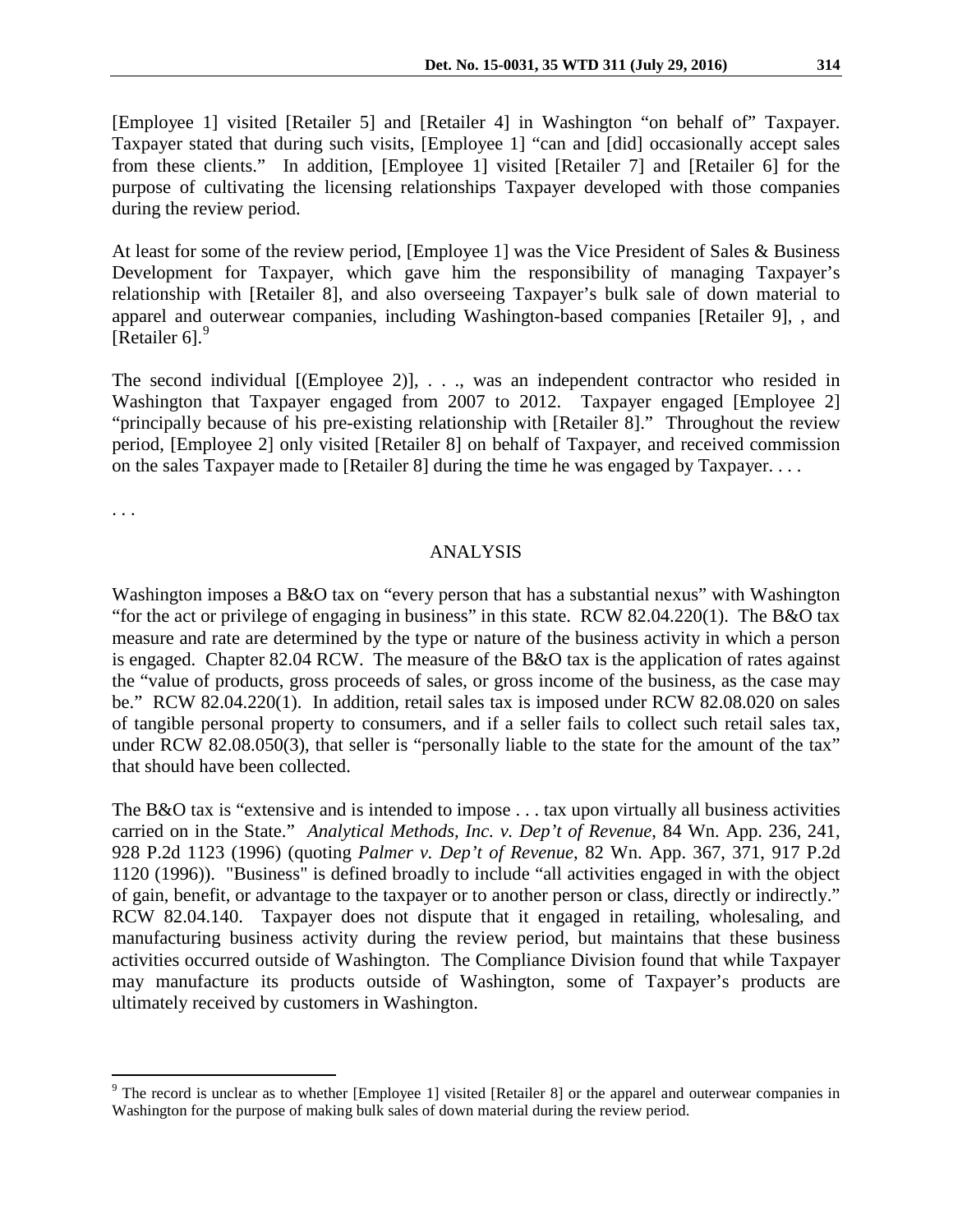WAC 458-20-193 (Rule 193) explains the B&O tax and retail sales tax liability associated with interstate sales of tangible personal property received in Washington. Rule 193(7) provides the following instruction on imposing Washington's B&O tax on "inbound" sales of tangible personal property:

Washington does not assert B&O tax on sales of goods which originate outside this state unless the goods are received by the purchaser in this state and the seller has nexus. There must be both the receipt of the goods in Washington by the purchaser and the seller must have nexus for the B&O tax to apply to a particular sale. The B&O tax will not apply if one of these elements is missing.

Rule 193(8) states that retail sales tax must be collected "in every case" where retailing B&O tax is due pursuant to Rule 193(7). Thus, Rule 193 makes clear that for a particular seller of goods to be liable for retailing B&O tax and retail sales tax in Washington, (1) the seller must have nexus in Washington, and (2) the purchaser must receive the goods in Washington.

## 1. Nexus in Washington

Notwithstanding the broad definition of "business" in RCW 82.04.140 that essentially includes all business activities that benefit a taxpayer, a state cannot tax transactions that do not have sufficient connection or "nexus" with that state. *See, e.g.*, *Complete Auto Transit, Inc. v. Brady*, 430 U.S. 274, 279, 97 S. Ct. 1076, 51 L.Ed.2d 326 (1977); *Tyler Pipe Industries, Inc. v. Dep't. of Revenue*, 483 U.S. 232, 250, 107 S. Ct. 2810, 97 L.Ed.2d 199 (1987); *Quill Corp. v. North Dakota*, 504 U.S. 298 (1992); Det. No. 05-0376, 26 WTD 40 (2007). This nexus requirement flows from limits on a state's jurisdiction to tax found in both the Due Process Clause and the Commerce Clause of the United States Constitution. *Quill,* 504 U.S. at 305; *Lamtec Corp. v. Dep't of Revenue,* 170 Wn.2d 838, 246 P.3d 788 (2011) ("A tax on an out-of-state corporation must satisfy by the requirements of the due process clause of the Fourteenth Amendment and the commerce clause."); Det. No. 01-188, 21 WTD 289 (2002). Here, Taxpayer has only raised the issue of lack of nexus under the Commerce Clause.

The United States Supreme Court has identified certain requirements under the Commerce Clause in order for a state to impose tax on an out-of-state business. In *Complete Auto,* the Court held that the Commerce Clause requires that the tax: (1) be applied to an activity with "substantial nexus" with the taxing state, (2) be fairly apportioned, (3) not discriminate against interstate commerce, and (4) be fairly related to the services provided by the state. *Complete Auto,* 430 U.S. at 279. Here, the only element under the *Complete Auto* test that Taxpayer challenges is the first element, "substantial nexus."

Rule 193 defines nexus in the context of inbound sales from out of state as "the activity carried on by the seller in Washington which is significantly associated with the seller's ability to establish or maintain a market for its products in Washington." Rule 193(2)(f). This definition for substantial nexus was cited with approval by the United States Supreme Court in *Tyler Pipe,*  483 U.S. at 250. On June 1, 2010, the Washington legislature enacted RCW 82.04.067(6), which provides a statutory definition for "substantial nexus" that mirrors the definition of that term in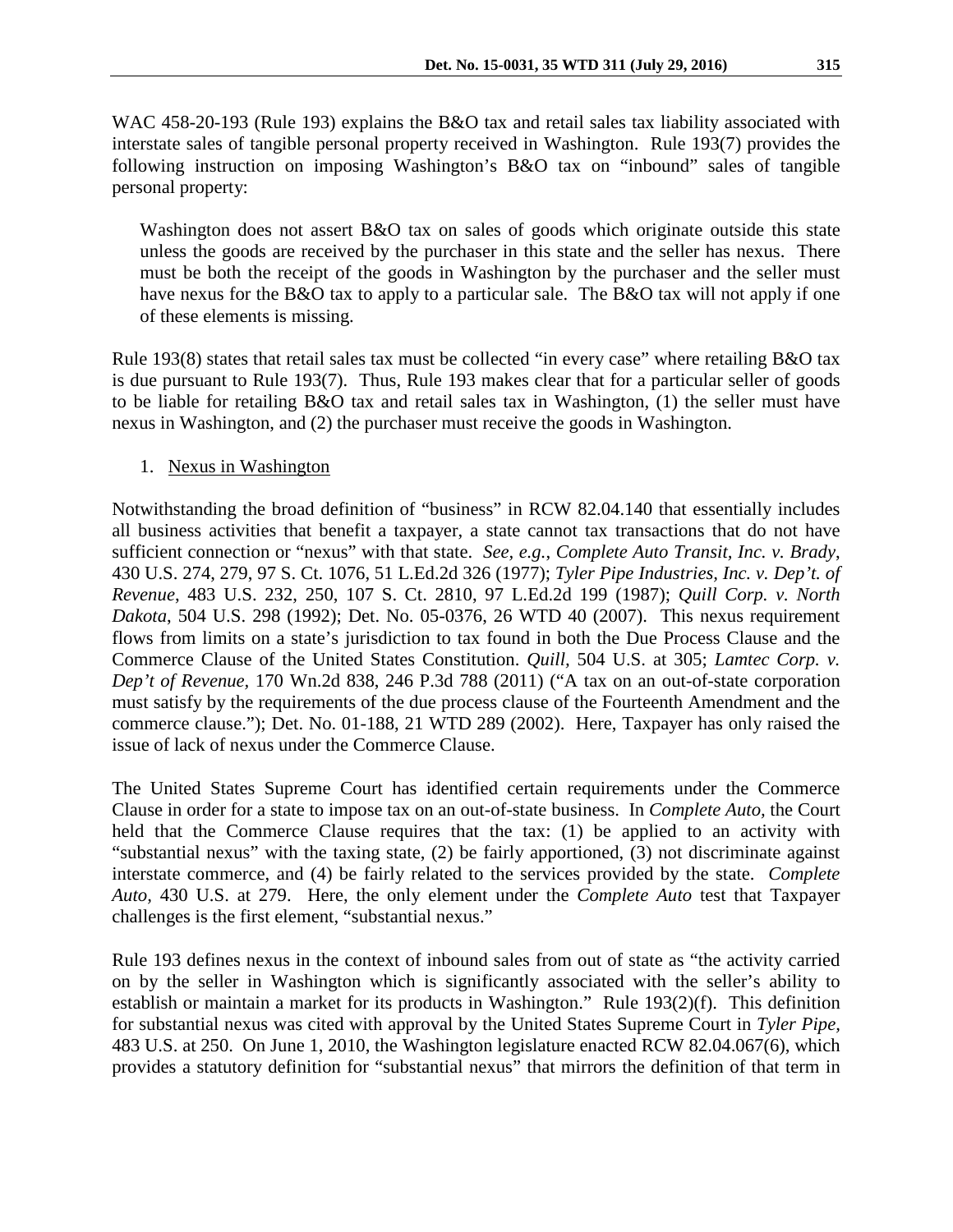both Rule 193(2)(f) and *Tyler Pipe* for persons like Taxpayer that are engaged in retailing, wholesaling, and manufacturing business activity:

[A] person is deemed to have substantial nexus with this state if the person has **physical presence in this state, which need only be demonstrably more than a slightest presence**. For purpose of this subsection, a person is physically present in this state if the person has property or employees in this state. A person is also physically present in this state if the person, either directly or through an agent or other representative**, engages in activities in this state that are significantly associated with the person's ability to establish or maintain a market for its products in this state.**

(Emphasis added). *See Tyler Pipe,* 483 U.S. at 250; *see also* Det. No. 08-0117, 27 WTD 239, 241 (2008) ("[I]t is the purpose motivating the in-state visits that is key to the nexus inquiry, not the number or duration of the visits."). . . . [Once] nexus is established for a particular taxpayer, that nexus generally extends to all of that taxpayer's sales that are received in Washington, unless some specific exception applies. With these considerations in mind, we now turn to our examination of Taxpayer's Washington activities to determine which of those activities are "significantly associated" with Taxpayer's "ability to establish or maintain a market for its products" in Washington, and, thus, created substantial nexus.

First, Taxpayer conceded on appeal that it had "limited" physical presence in Washington through its employee, [Employee 1], who visited both [Retailer 4 and 5] "on behalf of" Taxpayer during the review period two to four times each year. Taxpayer's business activity with both [Retailer 4 and 5]during the review period included both the manufacturing of private label products for both companies, and selling at wholesale such manufactured products to those companies. Taxpayer conceded that during such visits, [Employee 1] "[could] and [did] occasionally accept sales from these clients." It stands to reason that [Employee 1's] visits "on behalf of" Taxpayer, in which he "occasionally" accepted sales from those customers, were in furtherance of Taxpayer's business activities with those companies.

While Taxpayer termed these visits to Washington as "limited," we note that physical presence "need only be demonstrably more than a slightest presence" to create substantial nexus. RCW 82.04.067(6); *see National Geographic Society v. California Bd. of Equalization,* 430 U.S. 551, 556, 97 S.Ct. 1386 (1977); *Quill,* 505 U.S. at 315, n.8. Further, we have consistently held that infrequent in-state visits by employees of an out-of-state business can establish nexus. *See* Det. No. 08-0117, 27 WTD 239 (2008) (holding that two one-day sales visits by employees to Washington over a four year period created nexus); Det. No. 97-061, 18 WTD 211 (1999) (holding that two annual visits by employees to Washington lasting no more than two days each created nexus).<sup>10</sup> Thus, the two to four annual visits to Washington by [Employee 1]during the audit period are sufficient to establish nexus. This is consistent with Rule 193(7)(c)(iii), which

<span id="page-5-0"></span><sup>&</sup>lt;sup>10</sup> Taxpayer directs our attention to a Board of Tax Appeals decision, *Sage V Foods, Inc. v. Dep't of Revenue*, Docket No. 11-704 (2012), where the Board found that a single visit to Washington in a seven year period was not adequate to create substantial nexus with Washington. Board decisions are not precedential here, but even if they were, we do not see how *Sage V Foods* furthers Taxpayer's argument given that Taxpayer concedes that one of its representatives visited Washington up to four times annually and that another representative resided in Washington during the review period. Thus, Taxpayer's physical presence is clearly not as "limited" as was the case in *Sage V Foods.*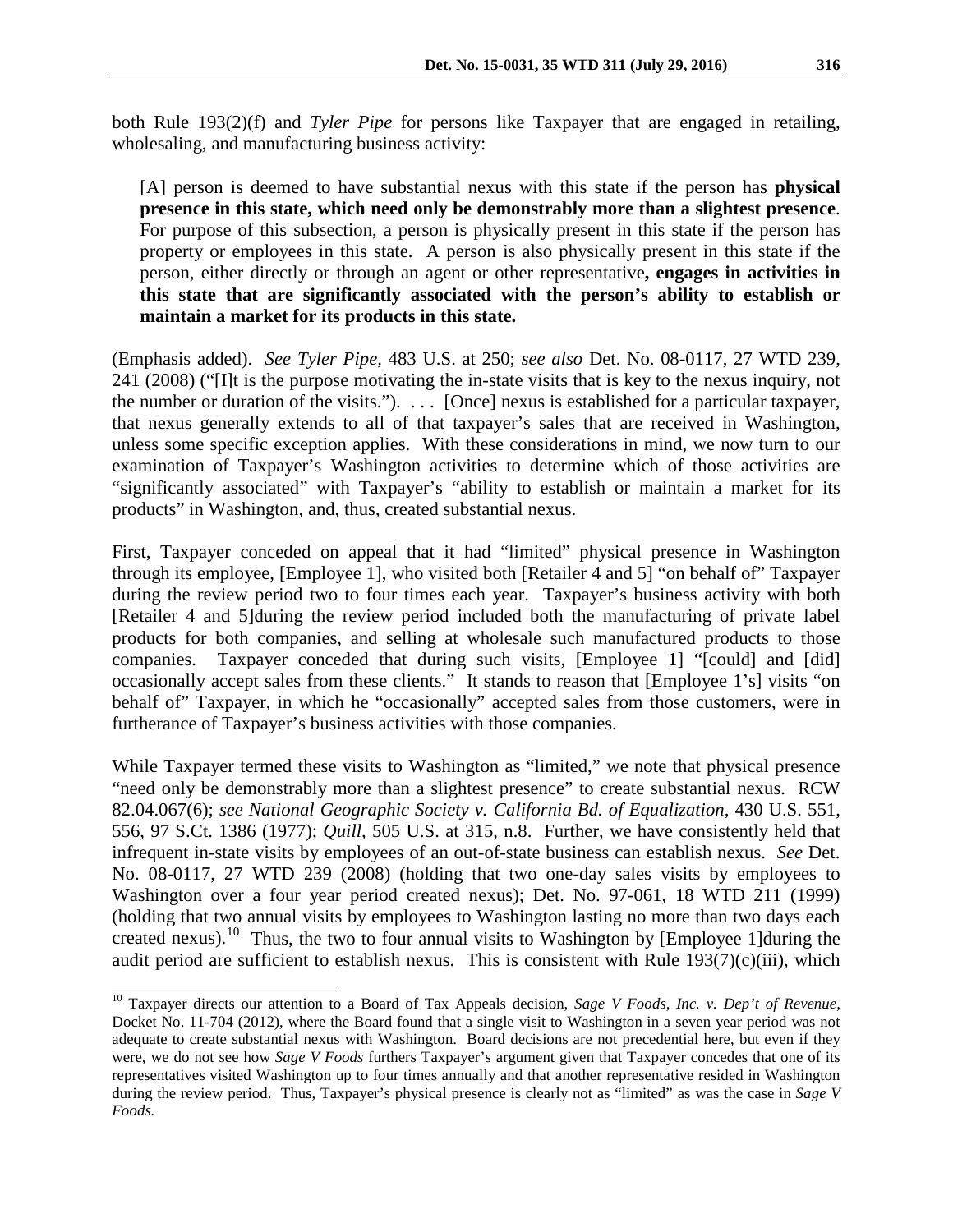states that nexus-creating activities include situations where "[t]he order for the goods is solicited in this state by an agent or other representative of the seller."

Second, [Employee 1] visited both [Retailer 6 and 7] in Washington during the review period to obtain and maintain licensing agreements with those companies so that Taxpayer could manufacture products using those name brands and then, in turn, sell those products to retailers for resale. But for Taxpayer's Washington activity of procuring these two licensing agreements, it would not have had those licensed products to sell to such Washington retailers as [Retailer 8]. Clearly, by having such licensing agreements with well-known companies, Taxpayer placed itself in a better position to establish a market for its licensed products among Washington retailers like[Retailer 8]. Thus, entering into such agreements was significantly associated with Taxpayer's ability to maintain a market for its licensed products with Washington retailers.

Third, [Employee 1] and an independent contract, [Employee 2], both participated in business activities in Washington with [Retailer 8]. [Employee 1], who made between two and four visits annually to various customers in Washington during the audit period, stated that one of his responsibilities during that time was management of Taxpayer's relationship with [Retailer 8].<sup>[11](#page-6-0)</sup> Also, [Employee 2] was engaged by Taxpayer specifically "to provide a conduit through which [Taxpayer] could make sales" to [Retailer 8] since [Employee 2] had a pre-existing relationship with [Retailer 8]. Indeed, between 2007 and 2012, [Employee 2] "was credited, and paid commissions, for sales" made to [Retailer 8] by  $Taxpayer.<sup>12</sup>$  As such, we conclude that [Employee 2] "solicited" orders for goods from [Retailer 8] in Washington during the review period.

While Taxpayer pointed out [Employee 2's] status as an independent contractor, such status does not preclude a finding that nexus existed between Taxpayer and Washington during the audit period based on [Employee 2's] physical presence. It is well settled that nexus may be established not only by a seller's own employees, but also by the actions of an independent contractor. Rule 193(7)(c)(v); *Tyler Pipe,* 483 U.S. at 250-51; *Scripto, Inc. v. Carson,* 362 U.S. 207, 211-12 (1960). Thus, we conclude that this activity is also significantly associated with Taxpayer's ability to establish or maintain a market for its licensed products with [Retailer 8]. *See* Rule 193(7)(c)(iii) (stating that soliciting orders in Washington creates nexus).

On appeal, Taxpayer made much of the fact that its activities in Washington were not aimed at establishing or maintaining a market for its products among end consumers in Washington. Taxpayer pointed out that it did not advertise to end consumers in Washington, and that Taxpayer has no brand recognition in Washington because its products are all sold under either a private label name or a licensed name brand. We find no legal support for limiting the market to end consumers and observe that, in general, wholesalers like Taxpayer do not generally sell directly to end consumers. As such, the market in this case includes the retailers to which

<span id="page-6-0"></span> $11$  Taxpayer did not specifically identify [Retailer 8] as one of the Washington-based customers that [Employee 1] visited during the review period.

<span id="page-6-1"></span><sup>&</sup>lt;sup>12</sup> We do not have specific details of the efforts in which [Employee 2] engaged to receive these commissions. While Taxpayer has characterized [Employee 2's] role in the sales as "substantively insignificant," we cannot overlook the fact conceded to by Taxpayer that regardless of how "insignificant" those efforts may have been, Taxpayer still saw fit to continue to pay [Employee 2] commission on the sales to [Retailer 8], and continued to engage him in this capacity for five years.